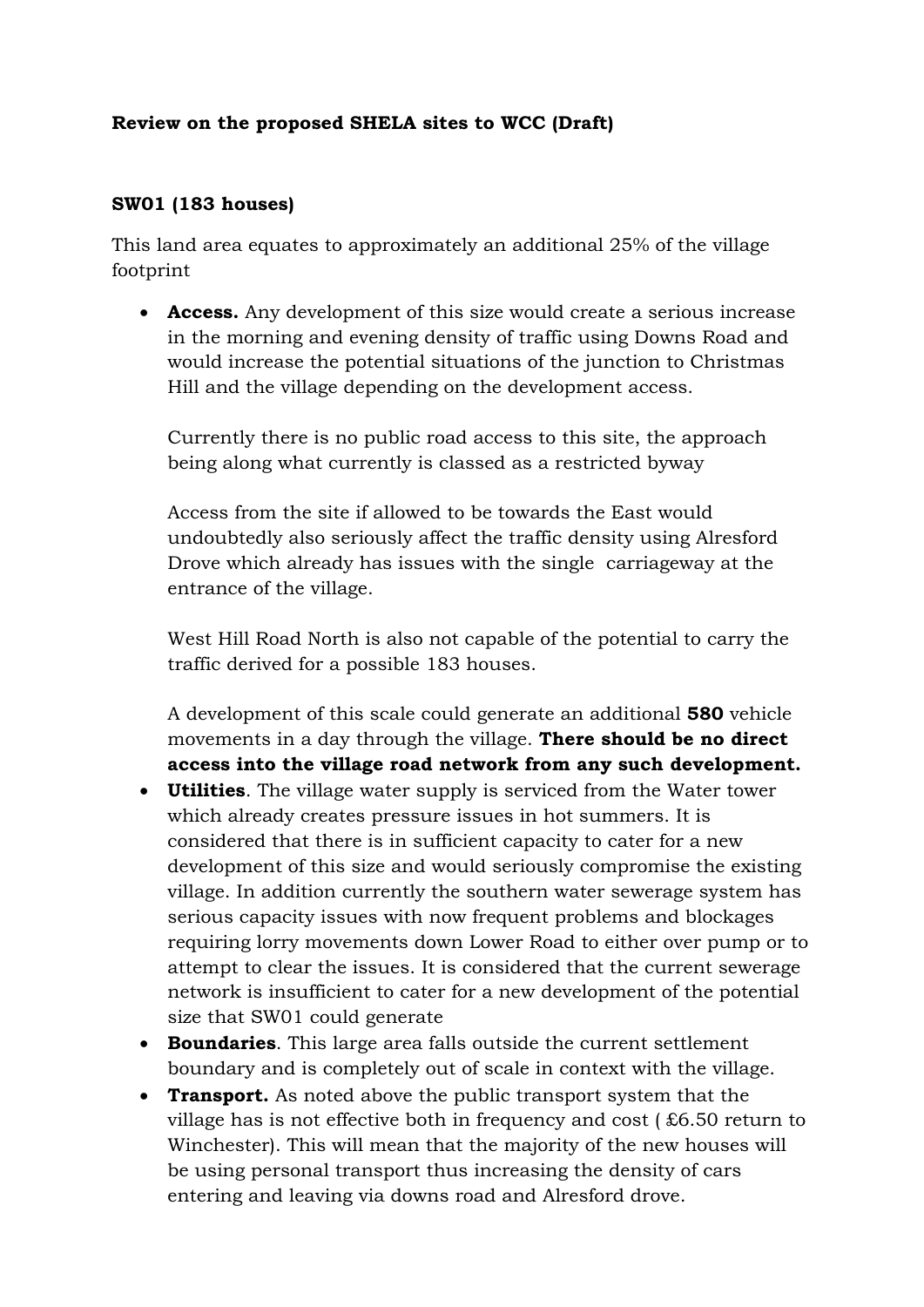This could also create more issues in the area of the school on Downs Road. There is no provision in the Winchester mobility plans to assist or increase the access to public transport or to cap costs so that the alternative is a viable alternative.

## **SW07 (41 houses)**

This section of land lies on the corner of West Hill Road North and Alresford Drove.

- **Access.** Access for the possible 41 new homes could mean an increase of some **160** daily vehicle movements a day onto west Hill Road North and Alresford Drove neither of which currently are considered to not have additional capacity nor with the restriction that exist on the Alresford Drove.
- **Utilities**. . The village water supply is serviced from the Water tower which already creates pressure issues in hot summers. It is considered that there is in sufficient capacity to cater for a new development of this size and would seriously compromise the existing village. In addition currently the southern water sewerage system has serious capacity issues with now frequent problems and blockages requiring lorry movements down Lower Road to either over pump or to attempt to clear the issues. It is considered that the current sewerage network is insufficient to cater for a new development of the potential size that SW07 could generate.
- **Boundaries**. . area falls outside the current village boundary **Transport**. As noted above the public transport system that the village has is not effective both in frequency and cost ( £6.50 return to Winchester). This will mean that the majority of the new houses will be using personal transport thus increasing the density of cars entering and leaving via downs road and Alresford drove. This could also create more issues in the area of the school on Downs Road. There is no provision in the Winchester mobility plans to assist or increase the access to public transport or to cap costs so that the alternative is a viable alternative.

### **SW02 (64 houses)**

This plot is only accessible onto the unmade Drove Links Road

 **Access**. As note this area of land is only accessible onto Drove Links Road which is an un surfaced road. This exits on to Alresford Drove and we understand that Highways are not responsive to allowing a high density of vehicles to access / exit onto the Drove due to its capacity. This proposed development could lead to a density of some **240** vehicle movements a day.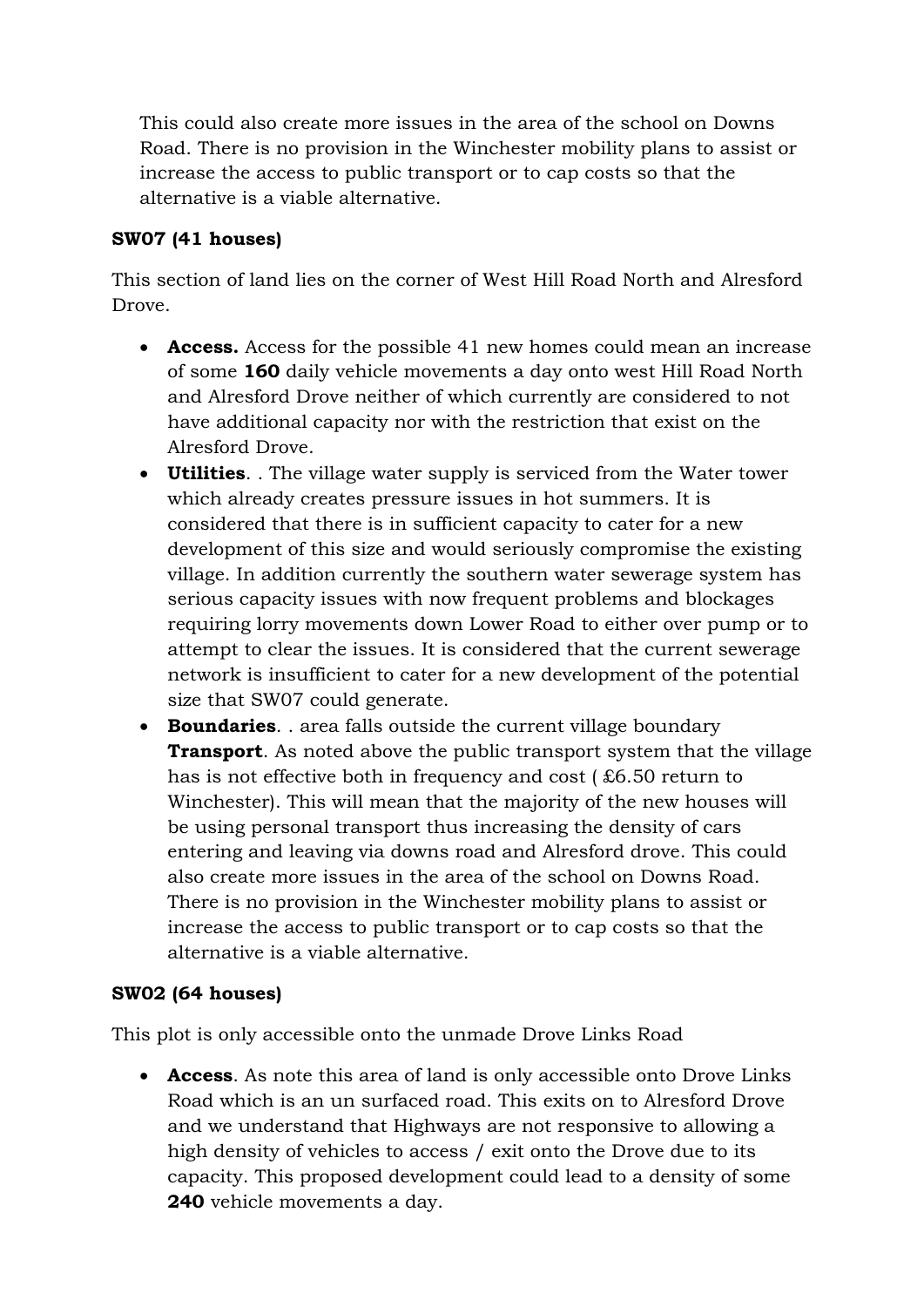- **Utilities / Boundaries**. The village water supply is serviced from the Water tower which already creates pressure issues in hot summers. It is considered that there is in sufficient capacity to cater for a new development of this size and would seriously compromise the existing village. In addition currently the southern water sewerage system has serious capacity issues with now frequent problems and blockages requiring lorry movements down Lower Road to either over pump or to attempt to clear the issues. It is considered that the current sewerage network is insufficient to cater for a new development of the potential size that SW02 could generate.
- **Transport**. In regard to transport links this area is even less well served by public transport.

## **SW03 (3 houses )**

Not considered to have any significant impact on the village considering the volume of building / infilling that is currently in hand.

### **SW05 no comment as this site is well outside the village boundary**

# **General comments relating to all the local sites that are adjacent to the settlement boundary:**

- Capability of the village school to cater for the potential increase in child intake, ie can the school cater for this potential intake.
- The local infrastructure of roads etc to cater for the school influx as this school serves the adjacent parishes ie the school will be required to cater for the proposed SW expansion as well as the Sutton Scotney and adjacent parishes who are in the catchment boundary of the school
- The ability of the only Doctors surgery in Sutton Scotney to cater again for the potential influx of some 100 to 120 homes ie in excess of an additional 240 patients ignoring children etc as well as parking etc at the surgery.
- There is little inherent available employment in the local village boundary and so any expansion in housing will simply increase the density of traffic through the only main access along Downs Road and the restricted road junction onto Christmas Hill.

The Alresford Drove access is very limited and is already struggling with the traffic density currently using it. The restricted single carriageway section only exacerbates the problems.

• In respect to the environment any increase in numbers will impact on the desire to reduce the carbon footprint of the village. As noted there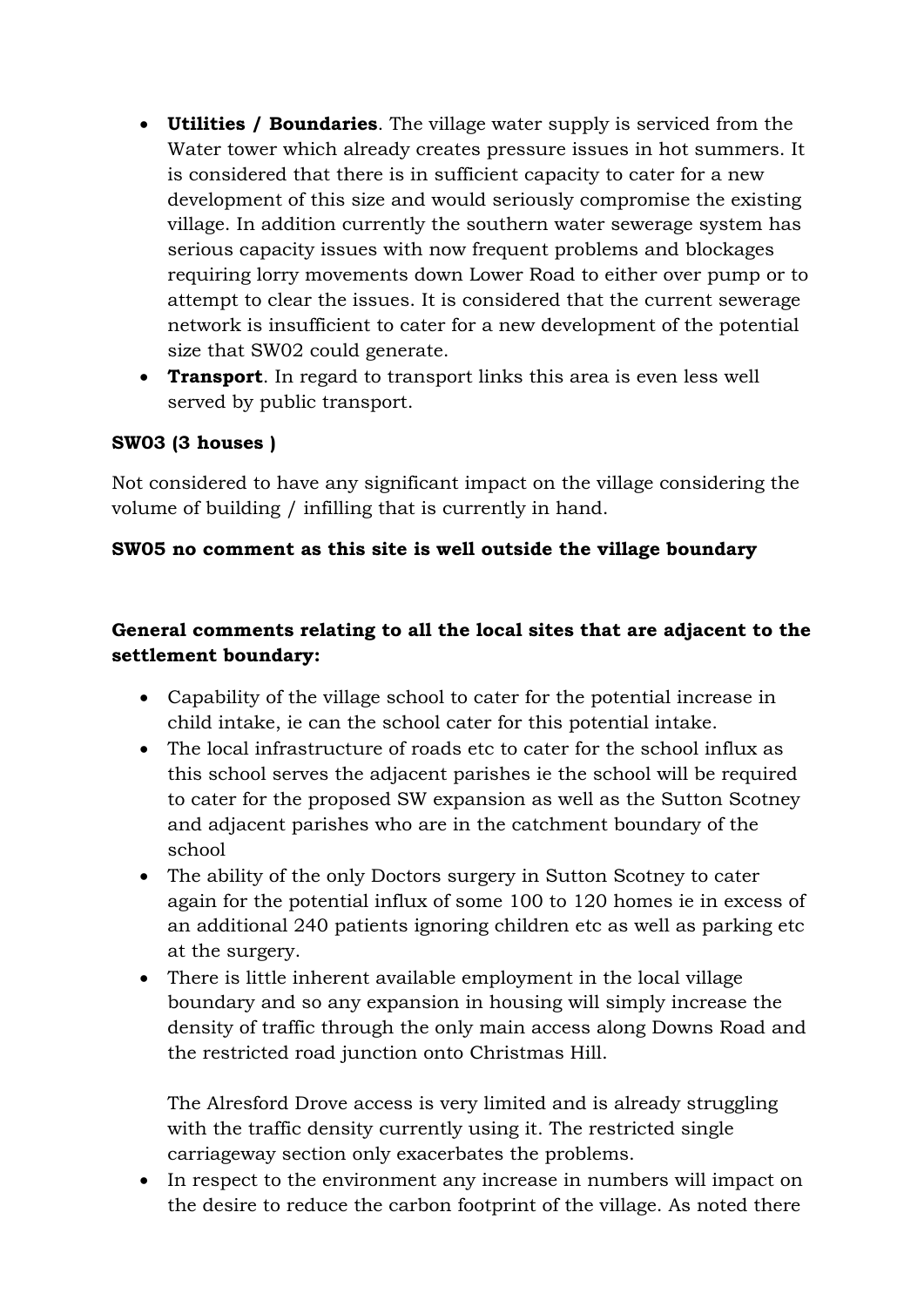is no significant employment in the village settlement and so the majority of the new residents will be commuting. The woeful public transport serving the settlement means this will all be by personal transport ie increases in air pollutants etc.

- In respect to houses being built on SW01 this field as the bats use the northern border of the field travelling up and down the hedgerows, and putting in housing will directly impact their roust runs. These are a protected species and so are the Bat runs. We have a few bat recordings, and two different bats have been noted, one is the long eared bat which is quite a lot bigger than the common pipistrel
- Also due to increased light pollution that this would generate in the village, which is in an area of dark sky. Any new homes being built will no doubt have street lighting, which will have an impact on the dark skies .
- Foxes, rabbits, field mice and voles can be found in the area of SW01. Developing the land would be a significant loss of habitat for many creatures. The field vole and it's habitats are also protected.

#### Comments received

*1. Any residential addition to the village on SW01,07,03 & 02 represents a significant land use change from rural land to residential buildings - such a significant change of use negatively impacts the residents both human & not around the area of land that is chosen.*

*2. As previously demonstrated with the rural exception affordable housing failed campaign there is not a local need for 50/60 houses to be built in our parish and with our roads already struggling there must be better out of parish brownfield sites available. In all else WCC must prove there is not any other option - I quote Cllr Horrill - "Brownfield before Greenfield" -*

*3. Worthy Down is considered part of the parish - out of interest why have no sites been identified there - has this been asked of WCC?*

*4. It's not just the village school capability - but also the secondary schools our catchment being Henry Beaufort is it worth enquring as I believe it is near if not over capacity - also Kings Barton will increase their intake..*

*5. Accessibility is listed as Green on SW07 this is simply not the case. 6. If Andover Road is indeed closed and the awful rat run through Kings Barton takes place an increase in traffic using Alresford Drove for a quicker entry into town is almost 100% certain and with that in particular SW01 & SW07 would increase that risk further.*

*7. I think it a grave misjudgement that the SWPC make no comment on SW05. I would very much seek to understand the reason for the policy at the moment to be to make no comment when the site is identified as "belonging" to South Wonston. At risk of repeating myself continuously surely it has to be commented on as the only Brownfield site within the designated South Wonston sites - a risky and foolhardy perhaps (in my opinion) choice to ignore potentially the only site which causes the least issues to the current village boundary and more so the current village residents.*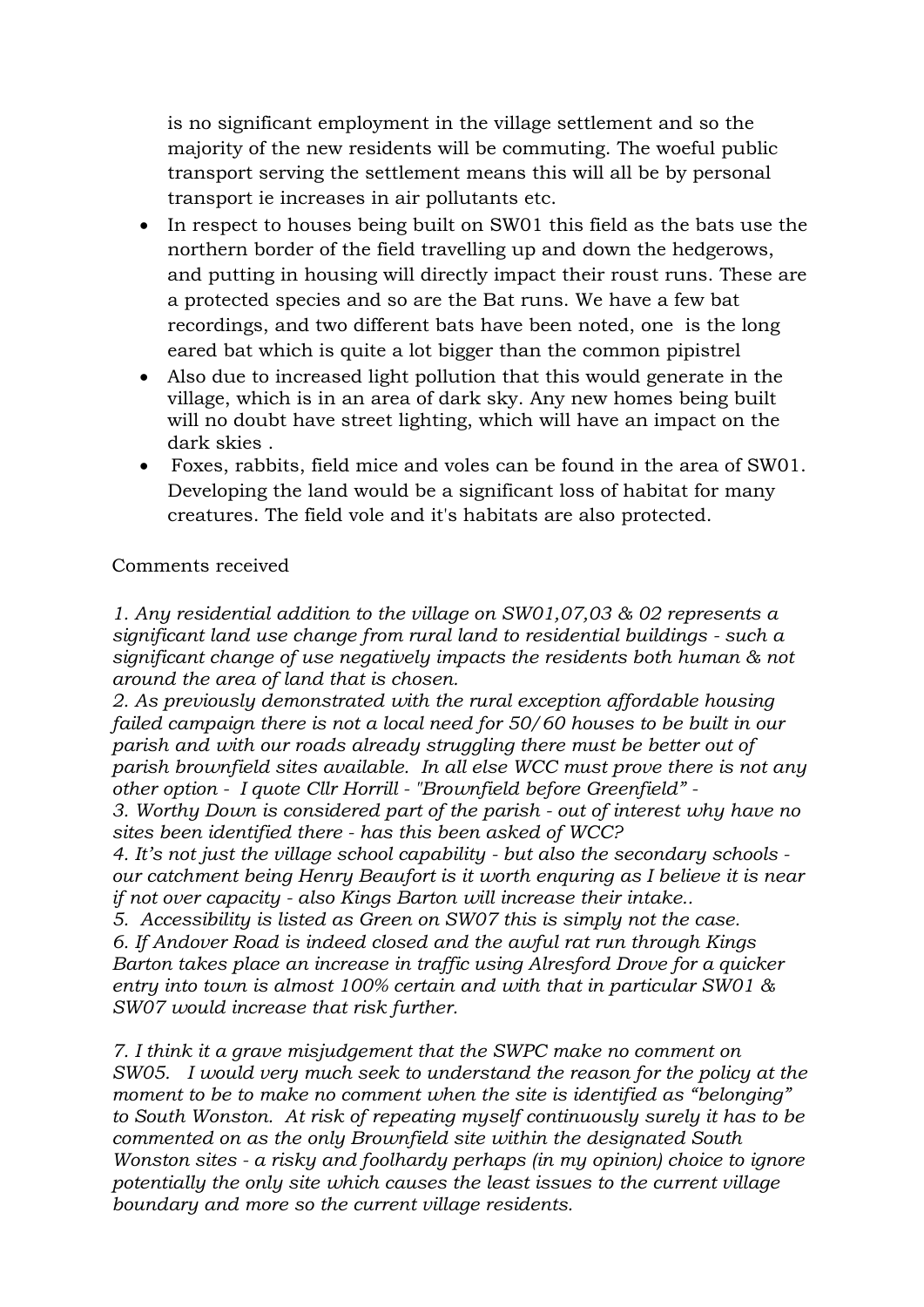*8. A detail to tweak from within your comments, where you discuss the Utilities I think you don't mean there to be a space between in and sufficient as such:*

 *It is considered that there is in sufficient capacity to cater for a new development of this size and would seriously compromise the existing village.*

*Finally I'd like to address a comment you made at the meeting last week that the emotional response "not wanted" is not relevant to refuse planning and I understand that in it's simplicity simply saying "No Thank You" is not considered a valid reason to refuse - but I think an emotional response is what drives all of us whom have taken a signifiant amount of time to draft responses to SWPC..* 

*The impact of such a huge increase in homes to the village will significantly reduce the quality of life and negatively affect the mental health and wellbeing for any residents that have the misfortune to live close to the building works which could take years, the traffic routes used by the heavy vehicles, and on completion the permanent change to the noise levels, serenity and views from their homes which all of us have enjoyed and valued over the years we have been fortunate to be residents here.* 

*I speak from experience. I once had no choice but to buy a new build home on a site that was still being extended (think Kings Barton as an example) and my experience of the devastating effect on my health of 9am starts 6 days a week of lorries, drills, motorised equipment, builders, radios, shouting, dust, grime, & air pollution was simply awful. I couldn't open my windows to let in fresh air for nearly 18 months. I am very anxious having to even consider living here in my home which we worked so hard to buy and having to experience such things again. The thought of how the peace and serenity I currently enjoy will be impacted permanently by closer density dwellings, complete with more people, more cars and more noise really upsets me. The mental health, peace and wellbeing of current residents does not seem to be of any concern to planners but I think it should be - it is a valid reason to not want such a negative permanent change to our lives.*

*I am unable to attend the parish meeting tomorrow as I have long standing prior engagements on most Mondays in the month. It would be great if the clerk was able to publish draft minutes of the meeting within 24 - 48 hours, or the parish council to at least publish the transcript of the debate on this specific item, and the Chair's comments & experience of the meeting with the other chairs, with some urgency & speed so that we are all able to continue to contribute feedback to the SWPC within this time critical phase.*